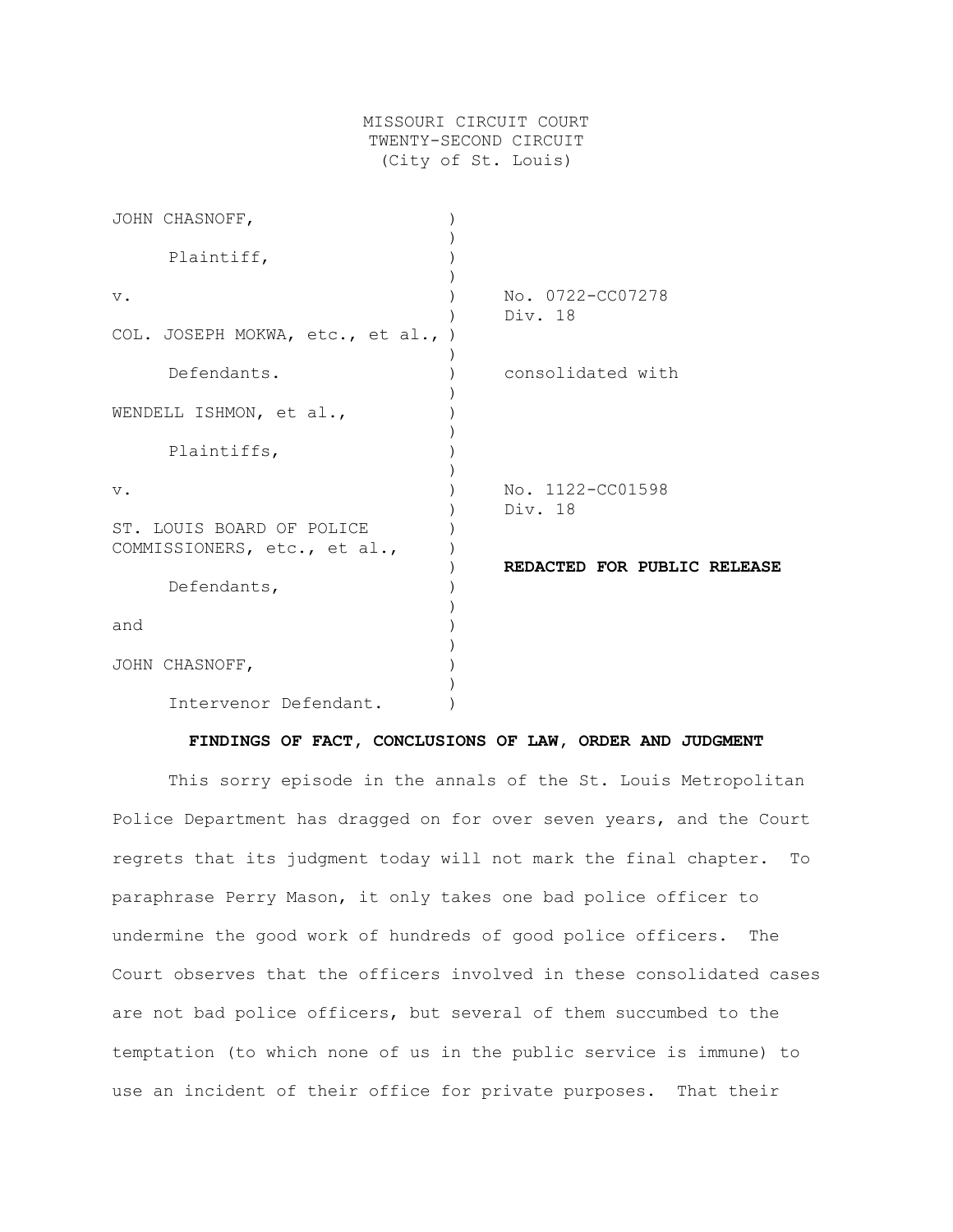misfeasance must become public is an unfortunate but necessary consequence of the power they were and are entrusted with, a power that, on a daily basis, has more direct impact on individual citizens than does the power of the Court--and for that reason, they must be held to a higher standard than other citizens.

Pursuant to mandates of the Court of Appeals, *Chasnoff v. Mokwa,* 415 S.W.3d 152 (Mo.App.E.D. 2013) and *Ishmon v. St. Louis Bd. of Police Commissioners,* 415 S.W.3d 144 (Mo.App.E.D. 2013), the abovecaptioned actions were assigned to this Court, which entered its order consolidating the causes. The *Ishmon* cause was then tried to the Court on April 9, 2014. The *Ishmon* plaintiffs requested findings pursuant to Sup.Ct.R. 73.01. Having considered the appellate mandate, the pleadings, testimony, exhibits and arguments of counsel, and being fully advised in the premises, the Court now enters its findings of fact, conclusions of law, order and judgment. Objections not expressly ruled on are overruled, with the Court using evidence for permissible purposes only. Issues on which no express findings are made shall be deemed found in accordance with the result reached.

The alignment of the parties in the consolidated cases fosters confusion. For the sake of clarity, the Court will refer to the plaintiff police officers in No. 1122-CC01598 as the *Ishmon* plaintiffs; Mr. Chasnoff, the original plaintiff in No. 0722-CC07278 and intervenor defendant in No. 1122-CC01598, will be referred to as intervenor defendant; the Board of Police Commissioners of the City of St. Louis, defendant in both cases, will be referred to as the Board.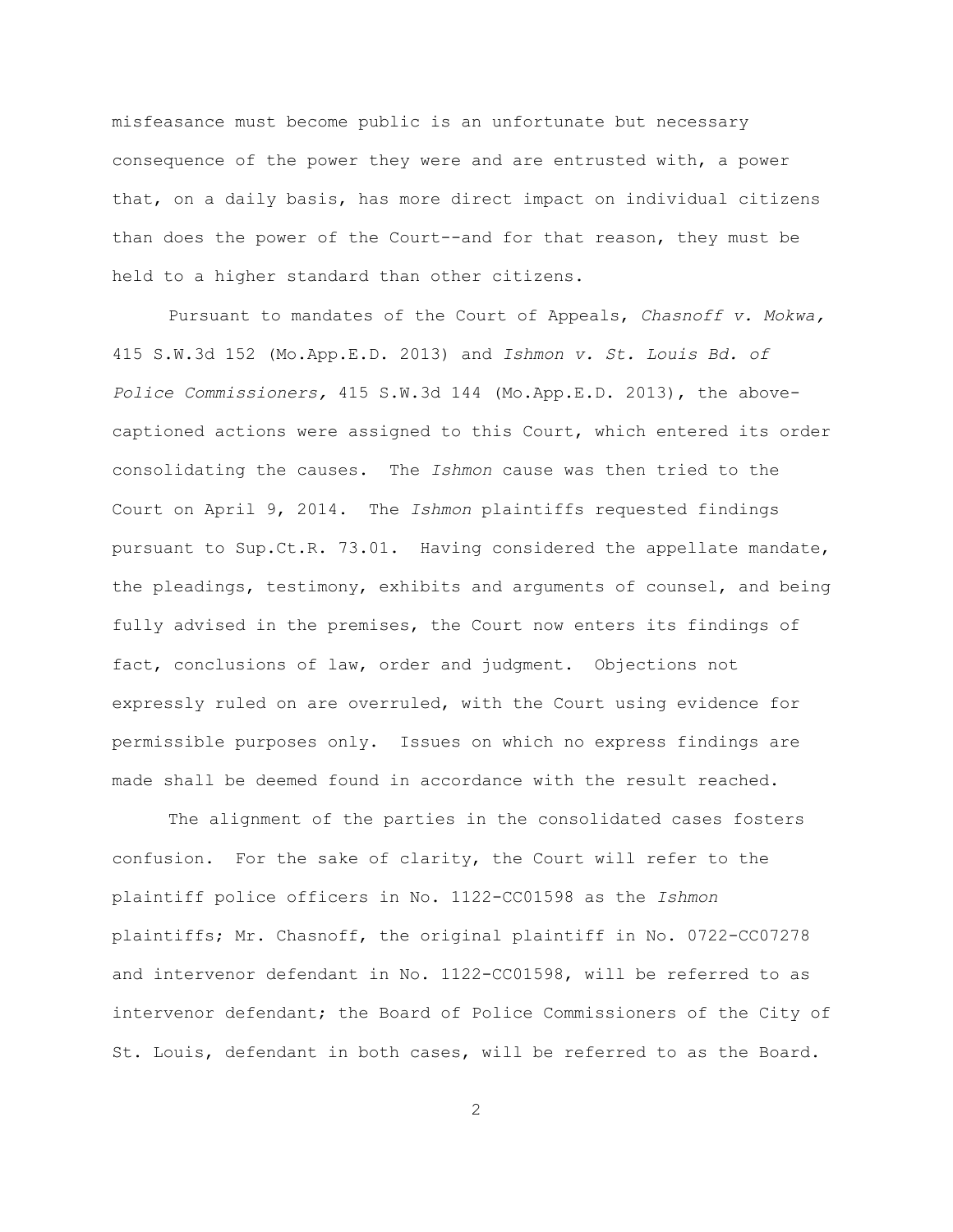Because the Court interprets the mandate of the Court of Appeals to require that the release of any records be subject to an ongoing stay unless and until no appeal is taken or, if an appeal is taken, until the appeal is decided, the Court will file this Order and Judgment in two forms: a redacted Order and Judgment will be made public; an unredacted Order and Judgment will be filed as a "confidential" document, accessible only to counsel for the parties who will be forbidden to disclose it to anyone (except their clients) without leave.

The Court insisted that counsel for the *Ishmon* plaintiffs provide the Court with a roster of the anonymous or "John Doe" plaintiffs. Although the petition alleged the existence of 30 "John Does," plaintiff's counsel presented a roster which consisted of 19 persons, four of whom are individually named plaintiffs, to wit, Officers Ishmon, Kranz, Menendez and Somogye. Surprisingly, counsel disclaimed representation of any "John Does" other than those appearing on the roster.

The Court ordered that all plaintiffs appear personally for trial. The Court deemed such an order essential to assure that the anonymous plaintiffs were in fact seeking relief and that there could be no misunderstanding as to whom counsel was representing. Of the 19 identified *Ishmon* plaintiffs, six did not appear for trial. The Court will dismiss the claims of those parties. It is one thing for the courts to countenance anonymous litigation; it is another for persons prosecuting lawsuits anonymously to fail or refuse to present themselves for trial. The Court finds and concludes that *Ishmon*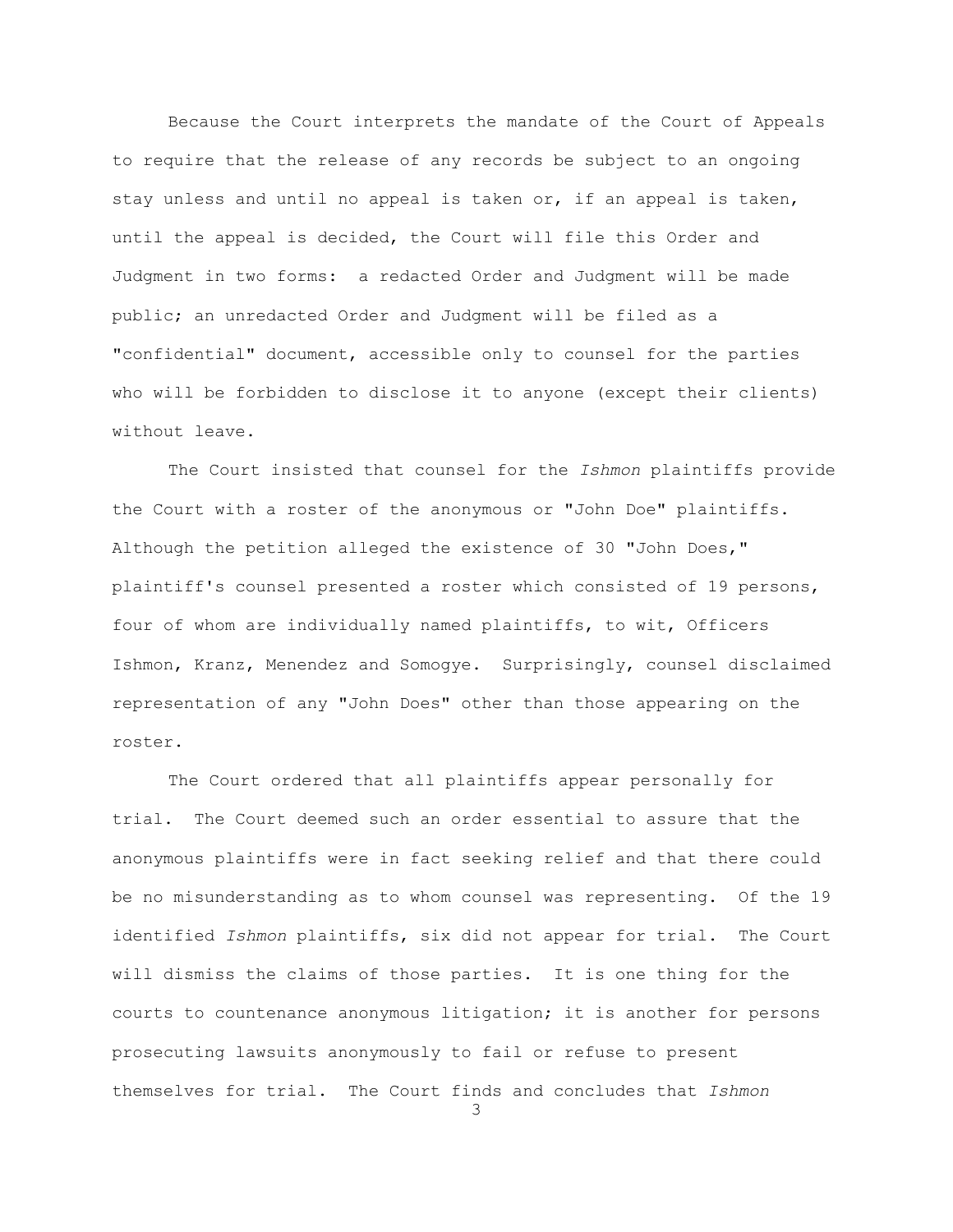plaintiffs Deeba, Disterhaupt, Edmond, Ehnes, Kuntz and Spiess have waived any claim to relief in the consolidated cases and have no justiciable interest in the closure of the records at issue. Since these parties lack standing to contest release of the records at issue, it follows that the stay on disclosure of records pertaining to them is inapplicable. The records pertaining to those erstwhile parties will be unsealed and made available to intervenor defendant and the public at large upon the filing of this Order and Judgment.

### Findings of Fact

1. Wendell Ishmon, Thomas Kranz, Phillip Menendez, Joseph Somogye, [NAMES OMITTED], Michael Deeba, Daniel Disterhaupt, Philip Edmond, Michael Ehnes, Edward Kuntz, and Joseph Spiess are or were at all times material hereto commissioned police officers employed by the Board of Police Commissioners of the City of St. Louis.

2. During October 2006, the baseball World Series was played in St. Louis. The *Ishmon* plaintiffs were assigned to, or supervised, a special detail deployed to prevent ticket scalping, i.e., the sale of World Series tickets at prices above their stated price.

3. Several persons arrested for ticket scalping filed complaints that the arresting officers appropriated the arrestee's money and World Series tickets. See Chasnoff Ex. 2 & 3. These complaints induced the Police Department to conduct an "internal affairs" investigation. The investigation disclosed that a number of World Series tickets seized from arrestees were utilized by other persons and then placed in the evidence storage area of the vice/narcotics division.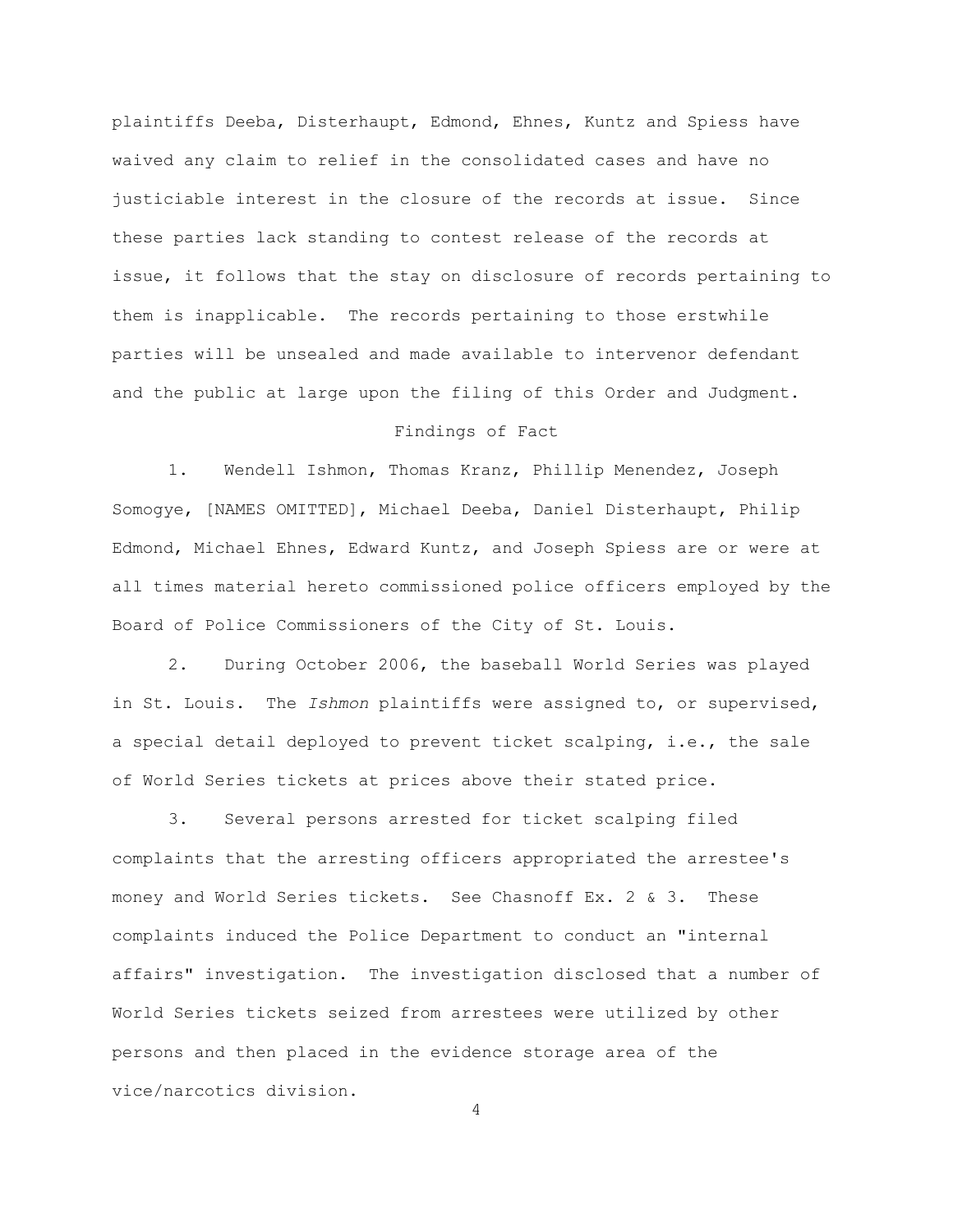4. In practice, the Internal Affairs Division (IAD) of the Police Department operates independently of a criminal investigation. If a complaint of police officer misconduct involves alleged criminal conduct of the officer, or if an IAD investigation uncovers evidence of such criminal conduct, the matter will be referred to the Deputy Chief of Police, Bureau of Professional Standards. See Ex. 61, Rule 7.009. A complaint of criminal conduct can result in a separate investigation by regular police officers in the usual way, and the targeted officer will be interviewed by investigating officers. The information obtained by this investigation is provided to the IAD when the criminal case is complete. However, the IAD will also conduct its own investigation and will not share any information obtained with the criminal investigators. In this case, as a matter of fact, the investigation of the complaints regarding the World Series ticket seizures is indistinguishable from a criminal investigation, although no criminal charges were preferred.

5. When investigating a misconduct complaint, IAD officers interview the targeted officer or officers. Prior to the interview, the IAD investigator provides the officer with an "advice of rights" as follows (e.g., Ex. 20):

I wish to advise you that you are being questioned as part of an official investigation of the Police Department. You will be asked questions related and specifically directed to the performance of your official duties or fitness for office. You are entitled to all the rights and privileges guaranteed by the laws and the Constitution of this State and the Constitution of the United States, including the right not to be compelled to incriminate yourself. I further wish to advise you that if you refuse to testify or answer questions relating to the performance of your official duties or fitness for duty, you will be subject to department charges which could result in your dismissal from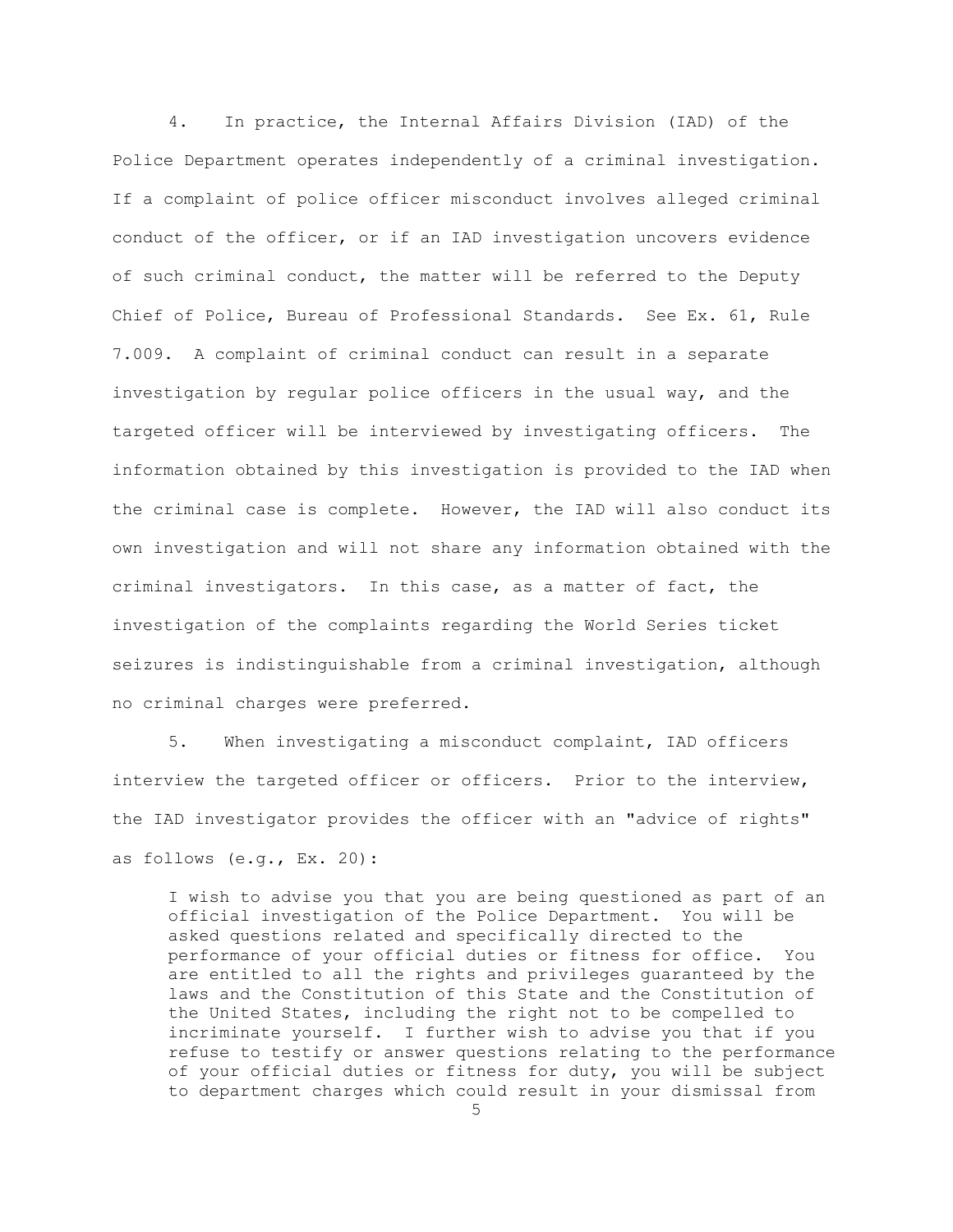the Police Department. If you do answer, these statements may be used against you in relation to subsequent departmental charges, but not in any subsequent criminal proceedings. [I understand that all matters discussed are confidential and that I shall not discuss or communicate any part of these matters to any other person, other than my attorney, without prior written permission from the Command, Internal Affairs.]

(The bracketed language is not included in the current "advice of rights" form, see Ex. 60, but was included in the forms presented to the *Ishmon* plaintiffs.)

6. The IAD interviewed each of the *Ishmon* plaintiffs in the course of investigating the World Series ticket complaints. The IAD investigators presented each officer with the "advice of rights" quoted above, which is based on *Garrity v. New Jersey,* 385 U.S. 493 (1967), and the subsequent interviews are known in the Police Department as "*Garrity* statements." Each *Ishmon* plaintiff signed the advice of rights form. Some, but not all, of the *Ishmon* plaintiffs were represented by counsel during the interviews. None of the interviewees invoked his right to remain silent.

7. The records of the IAD investigation that are the subject of the *Ishmon* plaintiffs' claim for relief were filed with the Court under seal. They have been individually marked as exhibits 1 through 59. The individual documents consist of transcripts and recordings of the interviews with each plaintiff, Ex. 1-19, the "advice of rights" form executed by 16 plaintiffs, Ex. 20-35, consent to discipline forms signed by seven plaintiffs, Ex. 36-42, a "computerized card file" summary of the results of the investigation covering 16 plaintiffs, Ex. 50, and IAD administrative reports, Ex. 43-49, 51-59.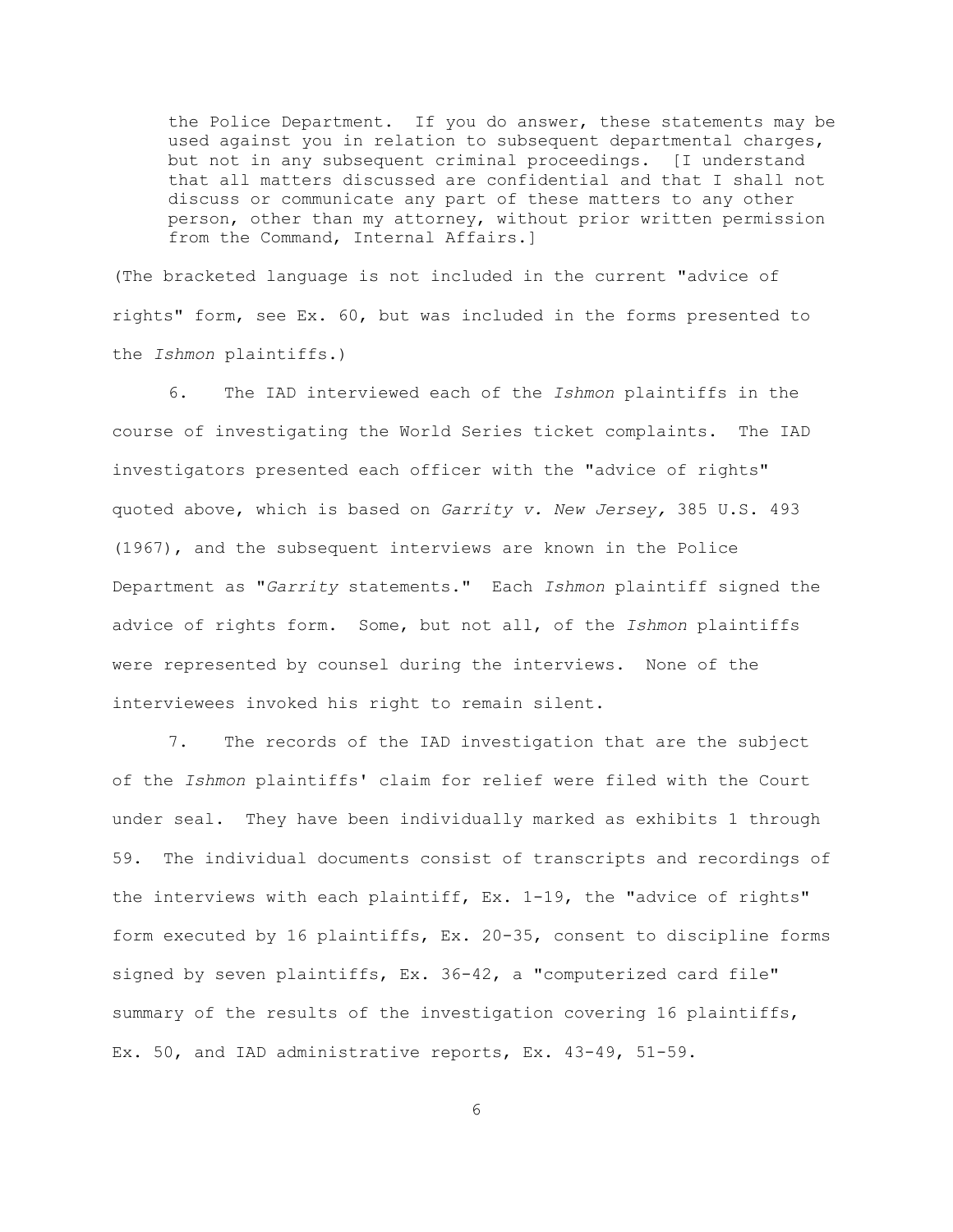8. Although the recorded interviews in this case vary, the Court finds that at no time did the IAD investigators promise or represent that the so-called *Garrity* statements would not become public record or would not be disclosed for legitimate purposes. The *Ishmon* plaintiffs understood that the statements were being obtained for "internal use only," but in actuality, the consistent representation was only that the statement could not be used in any subsequent criminal prosecution. The oral statements of the IAD investigators regarding the potential use of the *Garrity* statements did not vary materially from the written "advice of rights" form, which makes no representation that the Police Department will treat the recorded statement as secret. See Ex. 1-19. Notwithstanding the evidence of the custom regarding use and disclosure of "*Garrity* statements" within the Police Department, the Court finds that, in fact, no promises of secrecy were given in this case.

9. As a result of the IAD investigation of the World Series ticket complaints, 16 *Ishmon* plaintiffs were disciplined, with the penalties ranging from written reprimand to varying suspensions and demotions in rank. See Ex. 50. It does not appear from the record that any officer contested the discipline imposed. The findings of the IAD investigation were that the officers in question failed to observe rules for proper handling of evidence, engaged in conduct unbecoming an officer, or violated department procedures. No officer under investigation was charged with giving false information to the IAD. The Court finds that the officers were forthright in their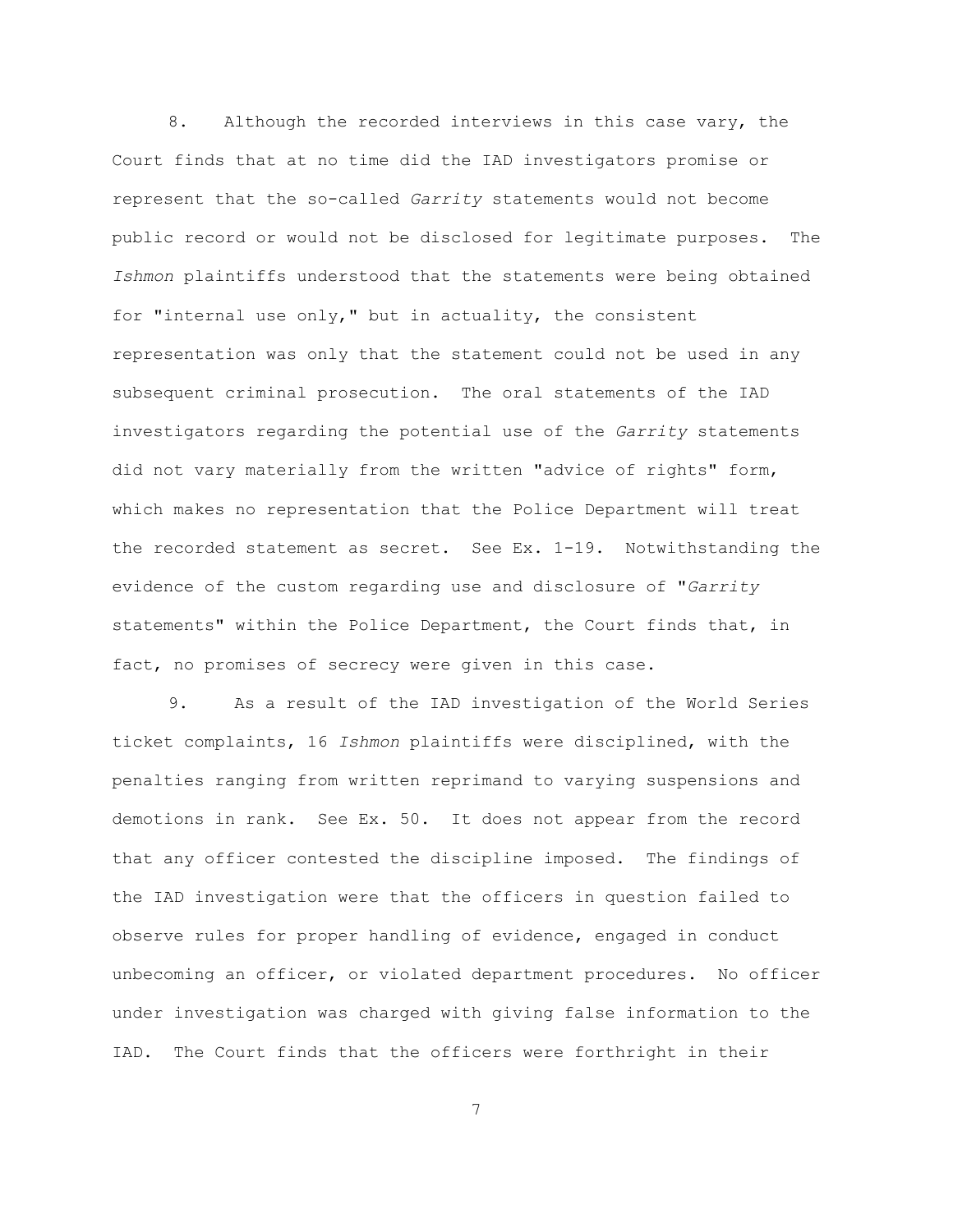statements to the IAD concerning the improper use of the seized World Series tickets.

10. The intervenor defendant secured a judgment in No. 0722- CC07278. The Board did not appeal; an appeal filed by the *Ishmon* plaintiffs as intervenors was dismissed. The judgment in No. 0722- CC07278 concluded that the materials in the record here as Ex. 1-59 were public records.

11. The Court finds that disclosure of Ex. 1-59 will cause embarrassment to the *Ishmon* plaintiffs, but the Court finds no likelihood that such disclosure will cause any future pecuniary loss. The Court finds that none of the *Ishmon* plaintiffs is now seeking other employment and so any effect of disclosure on future employment prospects is wholly speculative.

12. The Court finds that the IAD investigation and its results are matters of substantial public interest and importance, and that disclosure of the records at issue in this case is likely to enhance public confidence in the internal disciplinary procedures of the Police Department, whereas continued closure is likely to injure the Department's reputation in the community.

# Conclusions of Law

1. The Court has jurisdiction of the parties and subject matter. §§ 527.010 *et seq.*, RSMo 2000 & Supp.; *Ishmon v. St. Louis Bd. of Police Commissioners,* 415 S.W.3d 144 (Mo.App.E.D. 2013): cause remanded "for adjudication on the merits of Plaintiff police officers' asserted constitutional and/or statutory rights to keep the subject records closed in part or in their entirety." 415 S.W.3d at 151.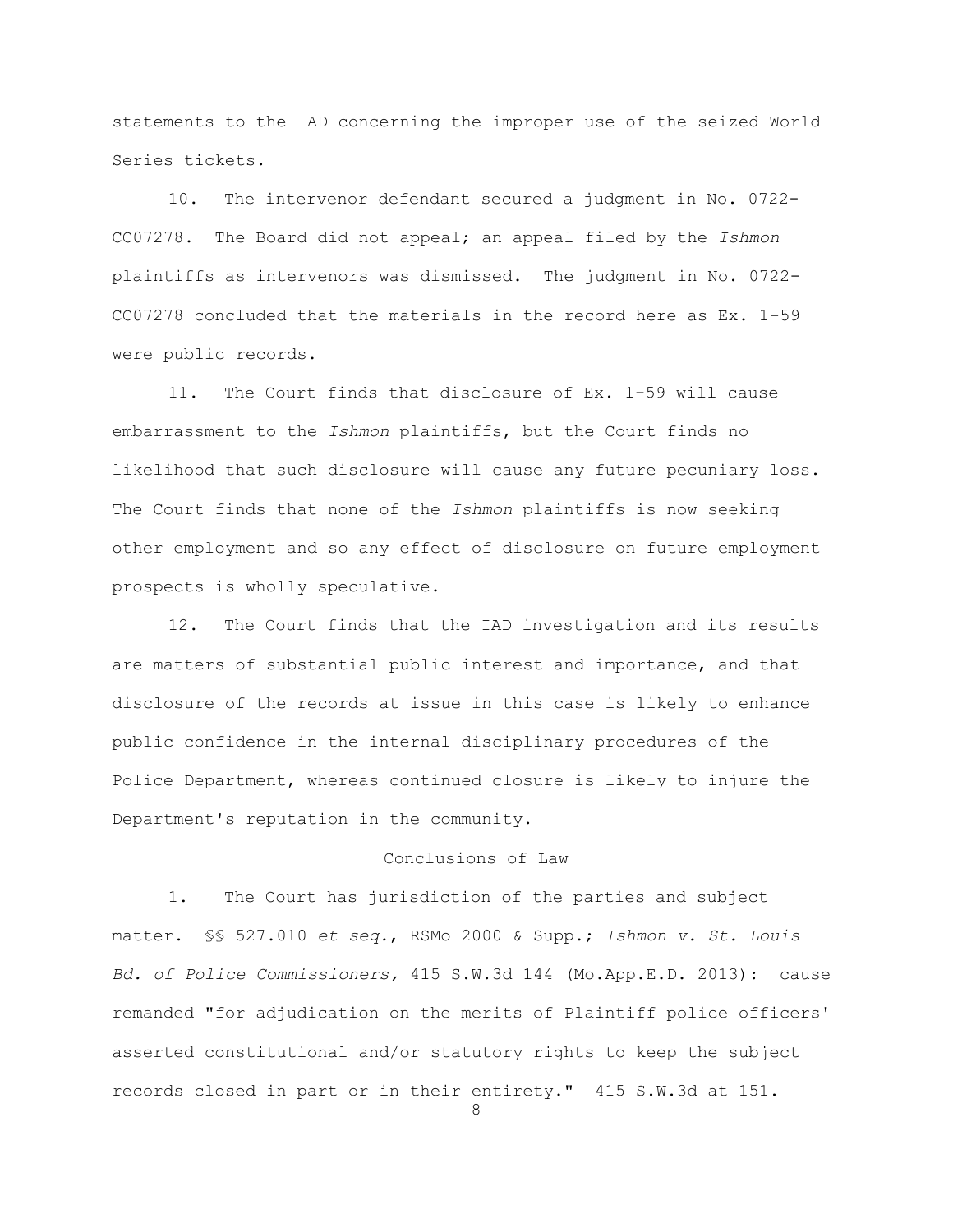(The Court considers that the mandate of the Court of Appeals requires this Court to address the *Ishmon* plaintiffs' claims on the merits and to reject intervenor defendant's arguments regarding estoppel.)

2. The judgment heretofore entered on June 7, 2010, in No. 0722-CC07278 is a final judgment and is not subject to collateral attack by the *Ishmon* plaintiffs. The 2010 judgment is the law of the case. See *Pathway Financial v. Schade,* 793 S.W.2d 464 (Mo.App.E.D. 1990). Thus, the recorded interviews, advice of rights forms, consent to discipline forms, and investigative reports denominated Ex. 1-59 are public records and are subject to disclosure unless the *Ishmon* plaintiffs demonstrate an independent right to compel closure.

3. The *Ishmon* plaintiffs disclaim any reliance on the Sunshine Law, §§610.010 *et seq.*, RSMo 2000 & Supp. The disclaimer is well advised, since the Sunshine Law itself does not create any right to compel a governmental entity to close any record: "Nothing in sections 610.010 to 610.028 shall be construed as to require a public governmental body to hold a closed meeting, record or vote to discuss or act upon any matter." §610.022.4; see *Chasnoff v. Board of Police Commissioners,* 334 S.W.3d 147 (Mo.App.E.D. 2011). The terms of the Sunshine Law are therefore irrelevant to the issues before this Court.

9 4. Under Missouri law, privileges usually must be created by the constitution or by statute. See W. Schroeder, 33 *Missouri Practice: Courtroom Handbook on Missouri Evidence* §501.1. *Garrity v. New Jersey,* 385 U.S. 493 (1967) holds that the Fourteenth Amendment precludes the use in a criminal prosecution of an incriminating statement obtained from a public employee under threat of discharge or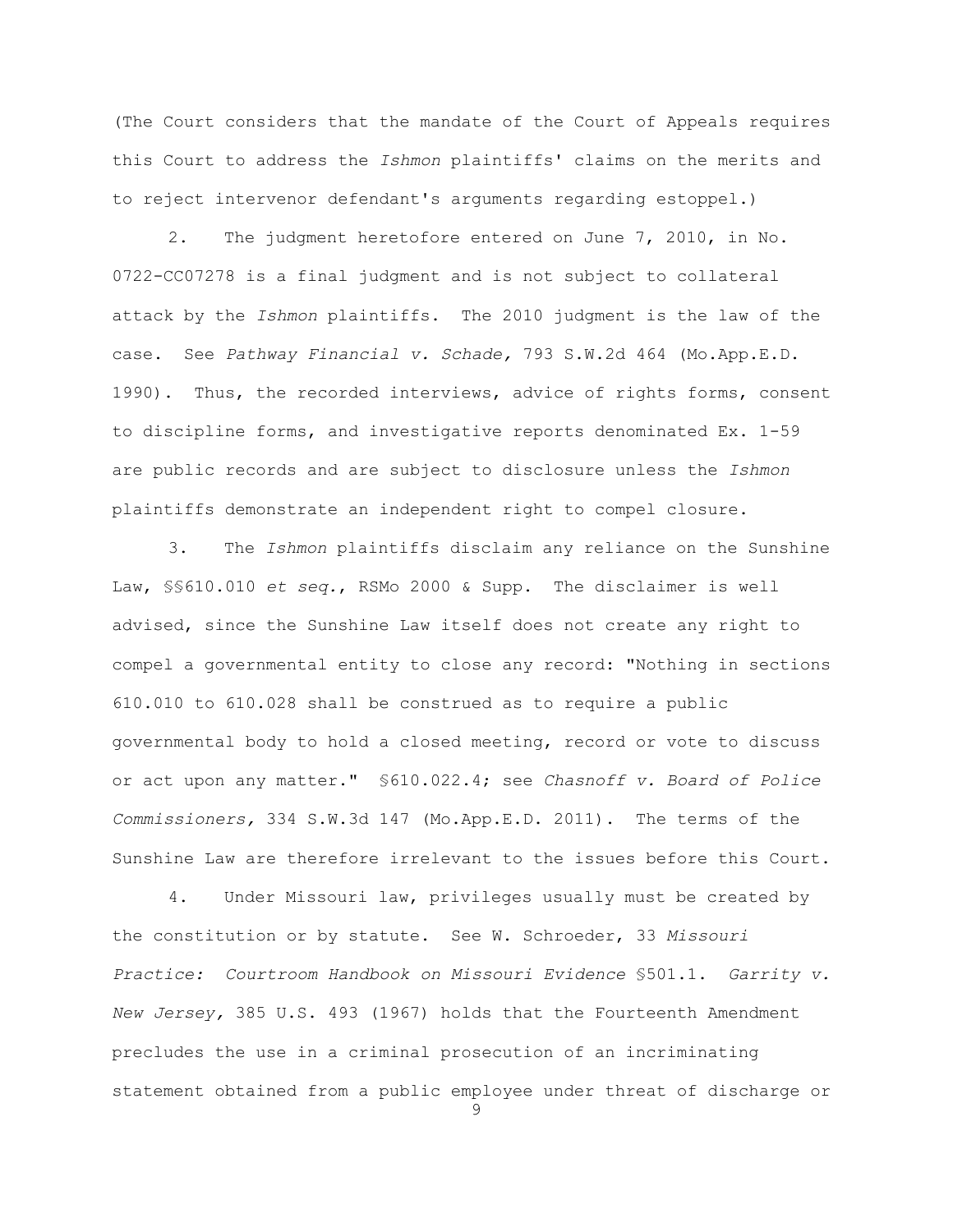discipline. Contrary to the *Ishmon* plaintiff's position (and, apparently, the opinion of the St. Louis Police Department), *Garrity* does not erect an impenetrable barrier around a statement elicited from a public employee under compulsion. Rather, *Garrity* makes any such statement inadmissible as direct evidence in a criminal prosecution, period. The idea that a so-called *Garrity* statement cannot be disclosed to the public or to prosecutors is simply wrong.

5. "[T]he protection of a person's *general* right to privacy - his right to be let alone by other people--is, like the protection of his property and of his very life, left largely to the law of the individual States." *Katz v. United States,* 389 U.S. 347, 350-51 (1967)(footnotes omitted). The Court is unable to discern, and even an eminent civil libertarian like intervenor defendant does not assert, that the Fourteenth Amendment shrouds employment records of public employees with a veil of secrecy. *State ex rel. Daly v. Info. Tech. Services Agency, City of St. Louis,* 417 S.W.3d 804, 812 (Mo.App.E.D. 2013), declaims about a constitutional "right of privacy" that prevents disclosure of "personal matters," but it does so without much analysis. *Daly* cites to *Whalen v. Roe,* 429 U.S. 589 (1977), which discussed various federal authorities often described as "privacy" cases, but the holding of *Whalen* actually rejects a claim of a right of privacy to prevent reporting of certain drug prescriptions.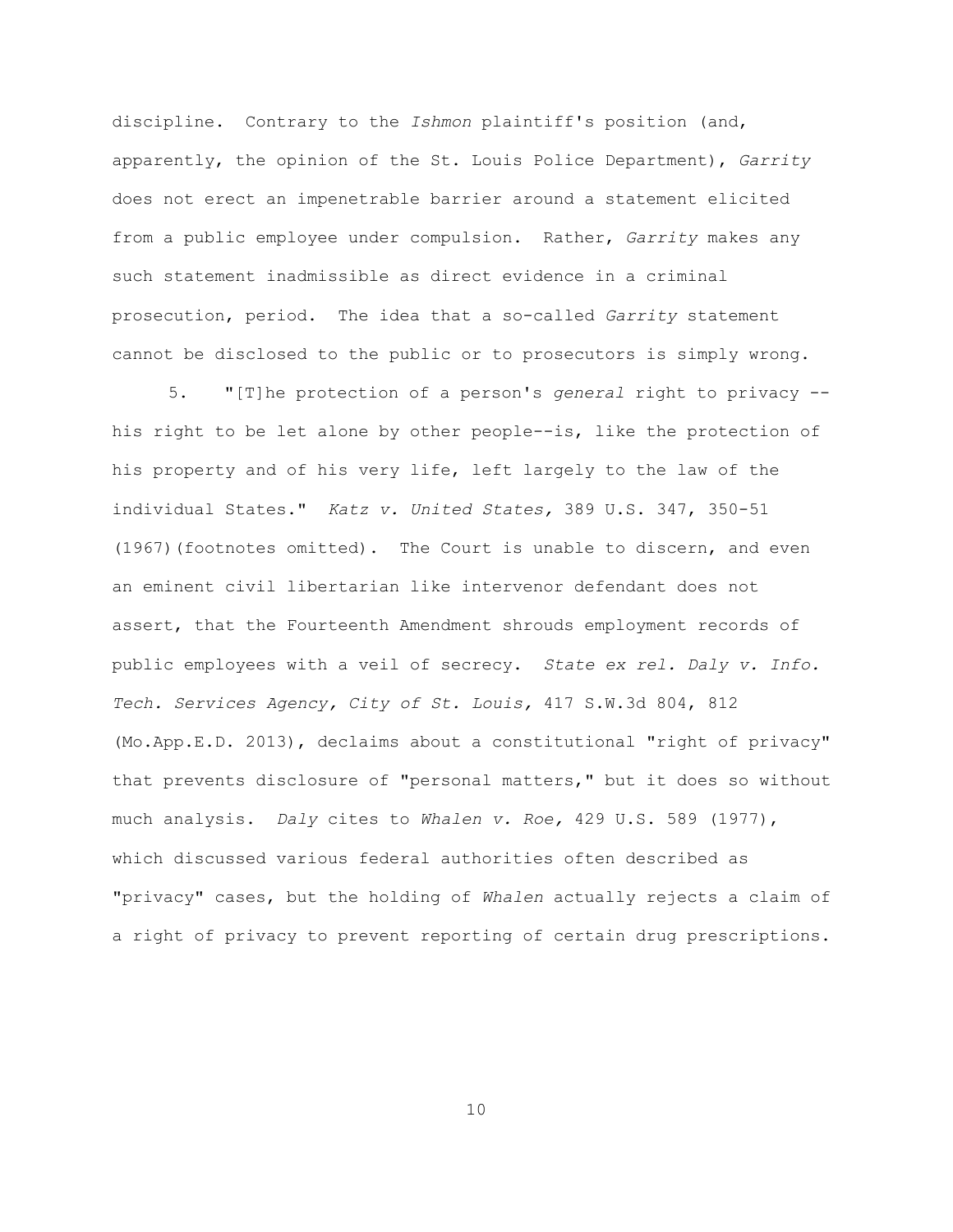6. The provenance of a right to privacy of employment records<sup>1</sup> is murky. Later cases often cite *State ex rel. Tally v. Grimm,* 722 S.W.2d 604 (Mo.banc 1987), for the proposition that such a right exists, but *Tally* says no such thing. Its holding rests on the standards of relevancy under the discovery rules and establishes only that discovery of a plaintiff's earnings history can be compelled in a case where the plaintiff claims lost earnings. By contrast, *Disabled Police Veterans Club v. Long,* 279 S.W.2d 220 (Mo.App.St.L. 1955), held that the names and addresses of disabled police pensioners were a matter of public record, and that any member of the public had a right to inspect such records. It is true that *State ex rel. Crowden v. Dandurand,* 970 S.W.2d 340 (Mo.banc 1998), proclaims that employees have a "fundamental right of privacy in employment records," 970 S.W.2d at 343, citing *Tally,* but, again, there was no analysis and the holding of the case was that the employment records at issue were discoverable. *State ex rel. Delmar Gardens North Operating, LLC v. Gaertner,* 239 S.W.3d 608 (Mo.banc 2007), yet another discovery case, is more cryptic, referring only to a "right of privacy in employment records," without explication of source or reasoning. In any event, none of the cases declaiming about a right of privacy in employment records involves records pertaining to a public employee's performance of duty. On the whole, the Court is unable to conclude that there is in reality an overarching *constitutional* right to privacy of employment records of public employees. Any right of privacy of

 $^1$  The Court's references to "employment records" should not be construed as departing from the findings and conclusions in the prior judgment. The Court uses the phrase in a generic sense for convenience.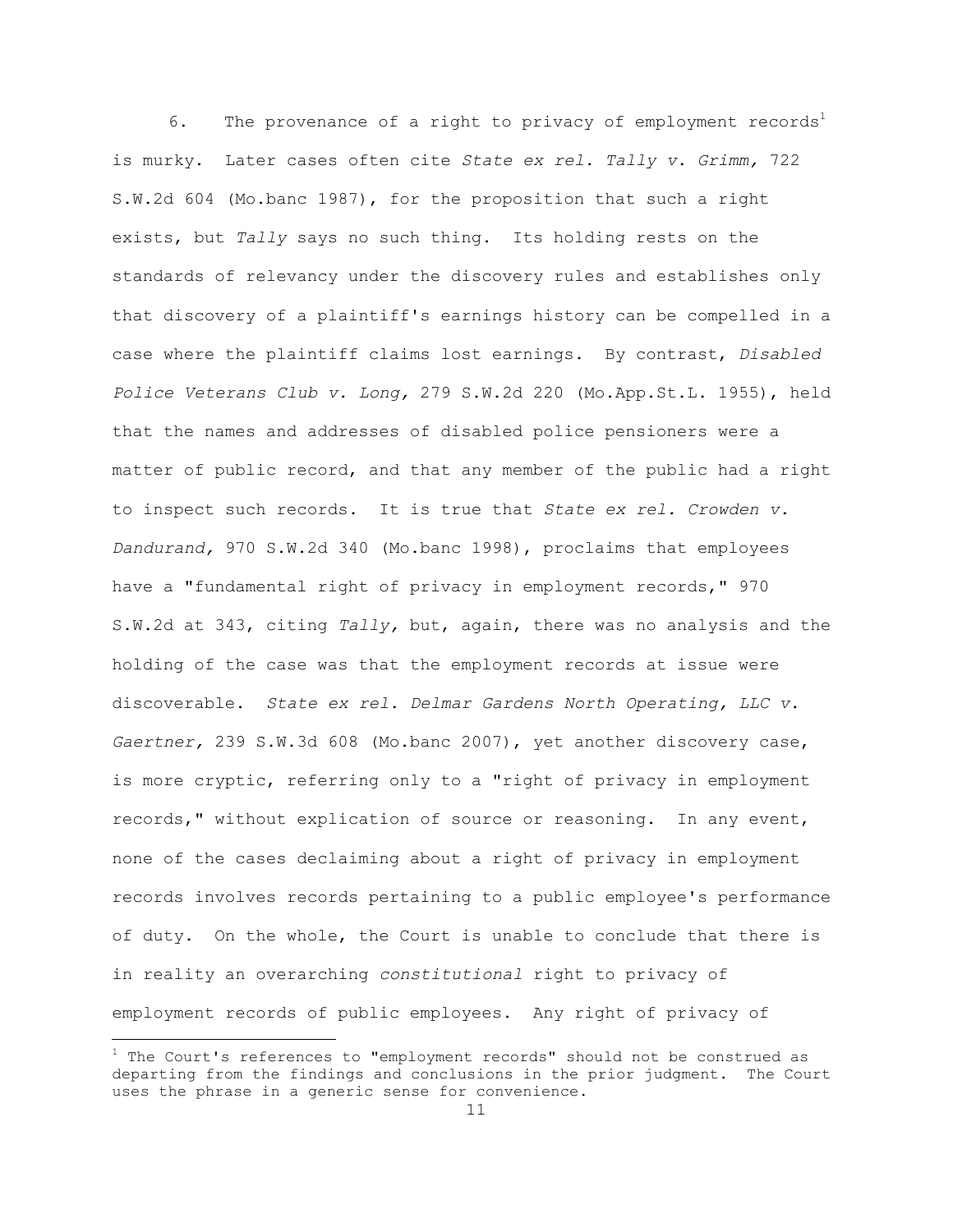public employees would at most extend to purely personal facts (e.g., health history).

7. Assuming that there is a constitutional right to privacy of employment records of public employees, "[t]o the extent a Constitutional right of privacy has been recognized, that right has been extended to protect an *individual's* interest in preventing disclosure of *personal matters*." *North Kansas City Hosp. Bd. of Trustees v. St. Luke's Northland Hosp.,* 984 S.W.2d 113, 121 (Mo.App.W.D. 1998)(emphasis in original). The Court concludes that information regarding a police officer's performance of official duties, including discipline imposed for misconduct involving citizens, is not a *personal matter* subject to constitutional protection. On the contrary, an officer's performance of official duties is one of the most important subjects for public knowledge and scrutiny and to attempt to fashion such a right to conceal may well raise First Amendment issues. Cf. *Cox Broadcasting Co. v. Cohn,* 420 U.S. 469 (1975). The idea that police disciplinary matters, involving mishandling of evidence seized from citizens, are subject to a constitutional right of privacy finds no support in any case that the parties cite or that the Court can unearth.

8. In the leading Missouri case on public disclosure of private facts, one of Missouri's most eminent jurists analyzed the common law tort of invasion of privacy and held that publication of private facts could be actionable, but only under certain circumstances. *Y.G. v. Jewish Hosp. of St. Louis,* 795 S.W.2d 488 (Mo.App.E.D. 1990)(Simeone, J.). Noting that matters of public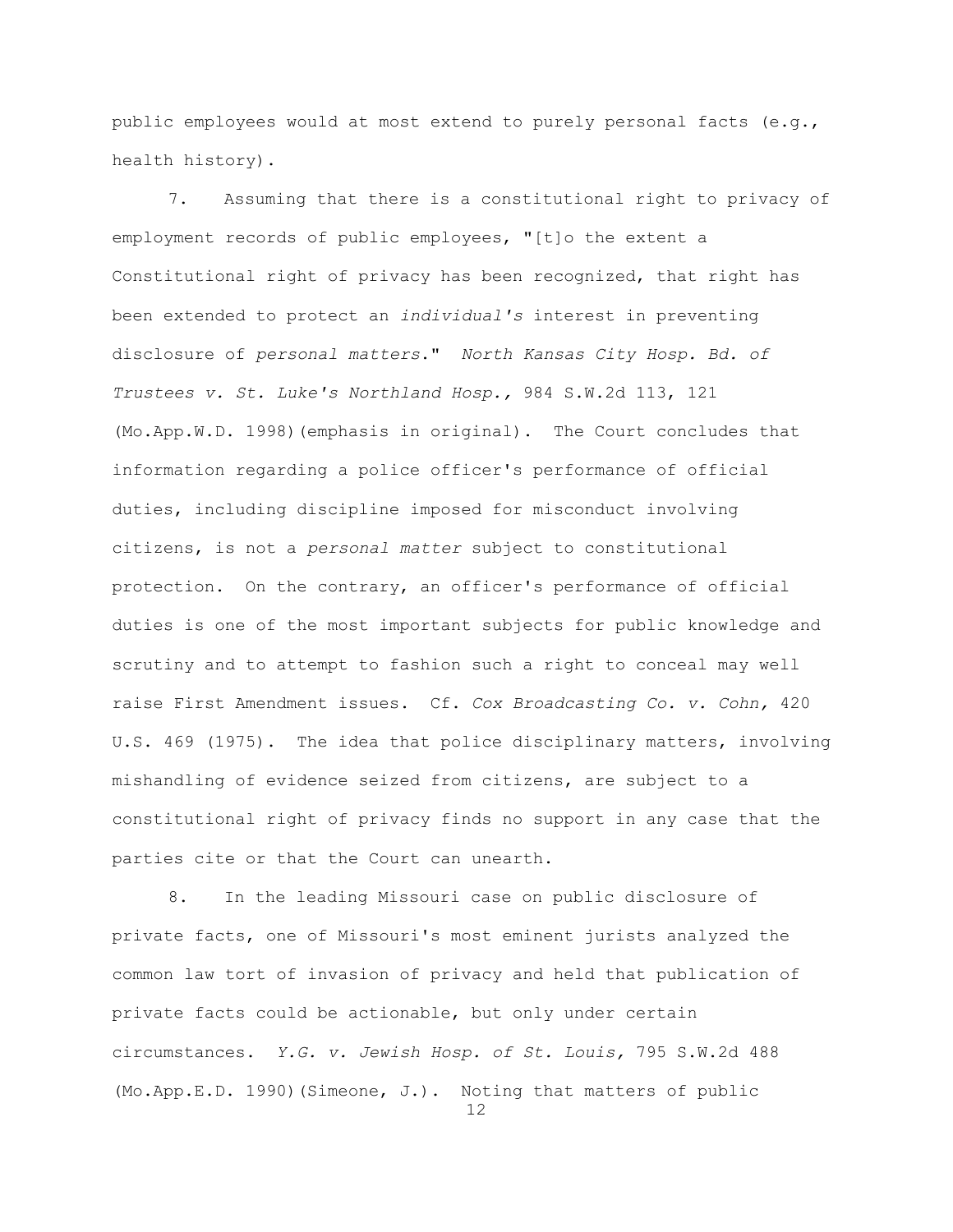concern are legitimately publicized, Judge Simeone delineated the elements of an action for publication of private matter as follows: "(1) publication or 'publicity,' (2) absent any waiver or privilege, (3) of private matters *in which the public has no legitimate concern*, (4) so as to bring shame or humiliation to a person of ordinary sensibilities." 795 S.W.2d at 499 (emphasis added).

9. Even assuming that public employees such as the *Ishmon* plaintiffs have a common law right of privacy in their employment records, it is evident that, in this case, the public's legitimate concern in the records at issue precludes deployment of that right to conceal those records from the public.

10. The Court also observes that the remand contemplated determination of claims regarding constitutional or *statutory* rights of the *Ishmon* plaintiffs, and no common law right of privacy can trump the statutory policy declared by the Sunshine Law and expressly recognized by §109.180, RSMo: "except as otherwise provided by law, all state, county and municipal records kept pursuant to statute or ordinance shall at all reasonable times be open for personal inspection by any citizen . . ." See also §1.010, RSMo. The Court construes the use of the phrase "except as otherwise provided by law" to refer to statutory law and not common law. Thus, only if a statute authorizes closure, can a governmental entity withhold official records from the citizen. Cf. *American Family Mut. Ins. Co. v. Mo. Dept. of Insurance,* 169 S.W.3d 905 (Mo.App.W.D. 2005)(applying Sunshine Law exception where disclosure prohibited by law; closure of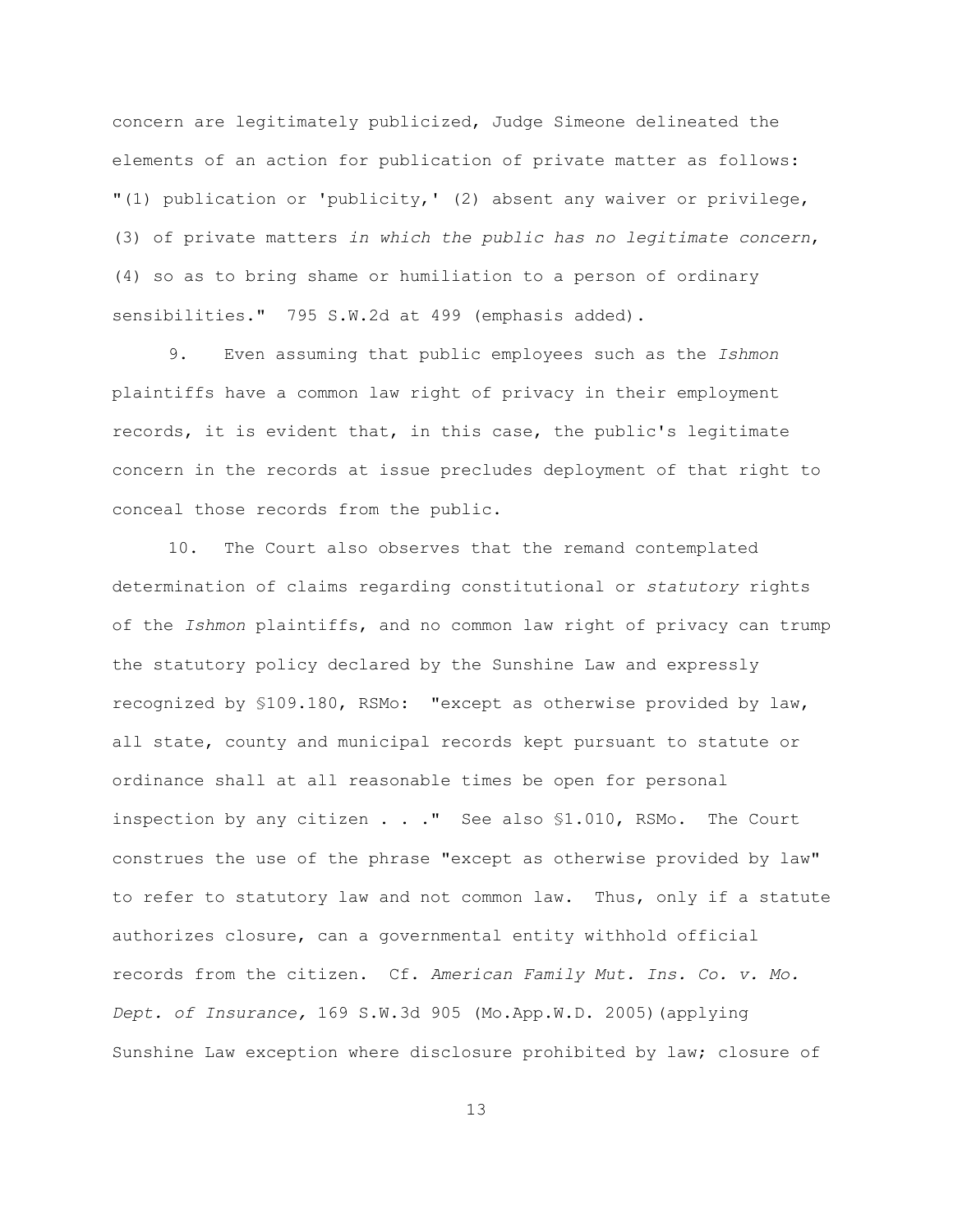records required by Missouri Uniform Trade Secrets Act). That is not the case here.

11. The *Ishmon* plaintiffs rely heavily on the reasoning of *Laut v. City of Arnold,* 417 S.W.3d 315 (Mo.App.E.D. 2013), to support their claim that they are entitled to compel closure of the records here at issue. Because it is established that the records in this case are not subject to closure under the Sunshine Law, *Laut* is inapposite. To be sure, *Laut* extensively parses the question of closure of "personnel records" as permitted by the Sunshine Law and the line of demarcation between "investigative reports" and "personnel records" in the context of investigations of police misconduct; but *Laut* proclaims no independent right of privacy so as to *compel* closure of employment records. On the contrary, *Laut* recognizes that if a given report or record is both an investigative record and a personnel record, its contents must be deemed open and not subject to closure under the Sunshine Law. 417 S.W.3d at 323, 326. Although *Laut* opines that a mixed investigative and personnel record can be subject to partial closure under the Sunshine Law, this Court rejects any contention that *Laut* governs disposition of the *Ishmon* plaintiffs' claims herein.

12. Even if the custom and practice of the Board was to preserve "*Garrity* statements" as confidential, this custom and practice does not create any enforceable rights in the *Ishmon* plaintiffs. The law of Missouri is found in the statutes and decisions of the courts and not in police department administrative customs. Likewise, the Court categorically rejects the *Ishmon*  plaintiffs' argument that individual public employees have a right to

```
14
```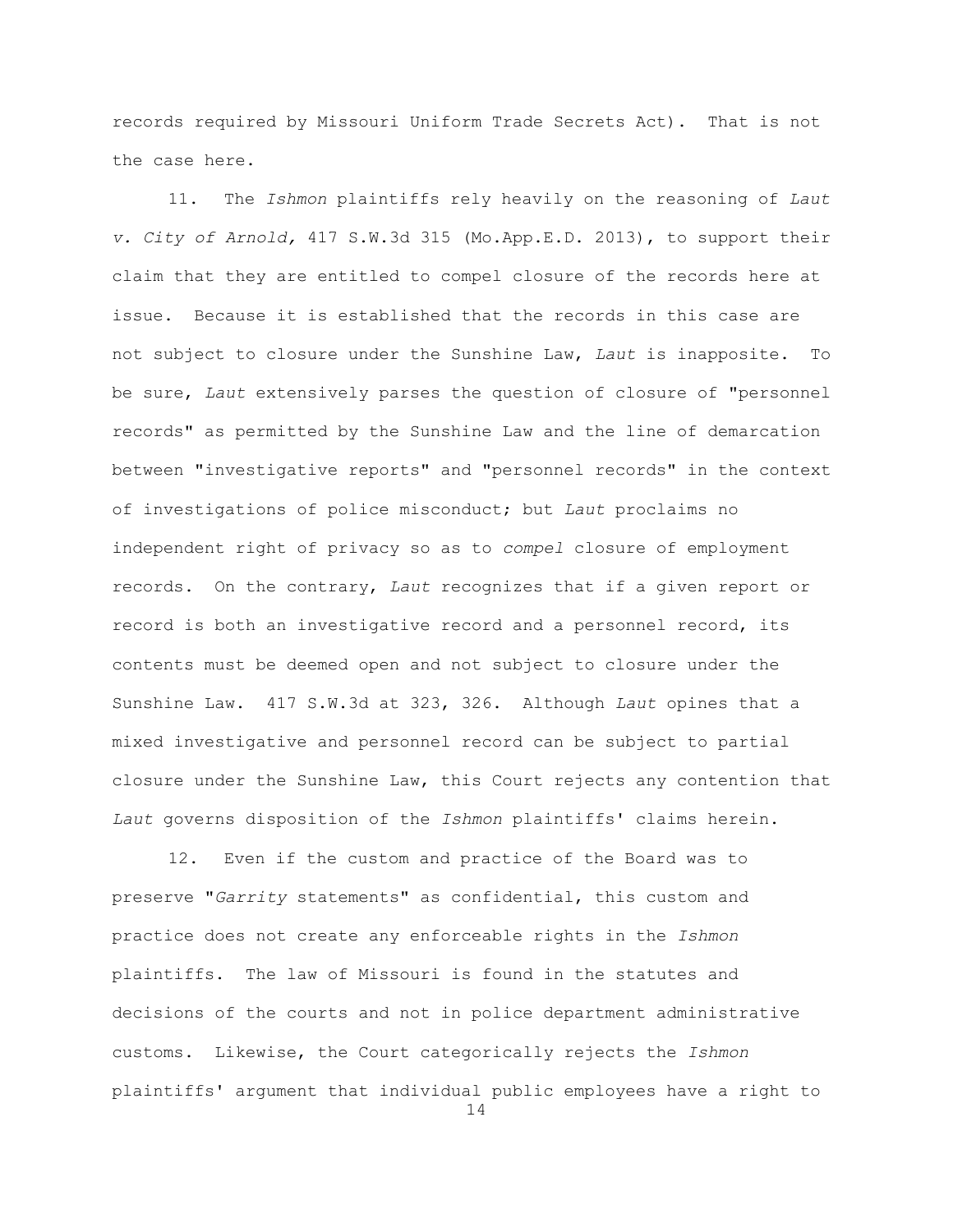enforce closure of the Board's records because the Board at one time treated them as closed. As noted above, the Sunshine Law imposes no mandate on governmental entities to close any record, and there is no other mandate for closure to be found in any other applicable statute.

13. In sum, public employees have no federal or state constitutional right of privacy to compel closure of governmental records pertaining to their performance of their official duties. The procedure prescribed by *Garrity v. New Jersey* for handling statements obtained by compulsion from public employees creates only a limited evidentiary privilege to prevent use of such statements in criminal prosecutions and recognizes no constitutional right to prevent disclosure of such statements to the public. There is no other statutory or common law right of privacy that would be infringed by release of the investigative records at issue in this case, as the investigation and discipline of the *Ishmon* plaintiffs for misconduct in putting seized evidence to personal use is a matter of public interest.

14. The Court concludes that intervenor defendant is entitled to recover from defendant Board his reasonable attorney's fees in connection with all proceedings in the consolidated cases. This is so because the conduct of defendant Board in attempting to evade the judgment in No. 0722-CC07278 by the device of a consent decree in No. 1122-CC01598 necessitated the intervention in the *Ishmon* case so as to enforce the judgment in No. 0722-CC07278.

### ORDER AND JUDGMENT

15 In light of the foregoing, it is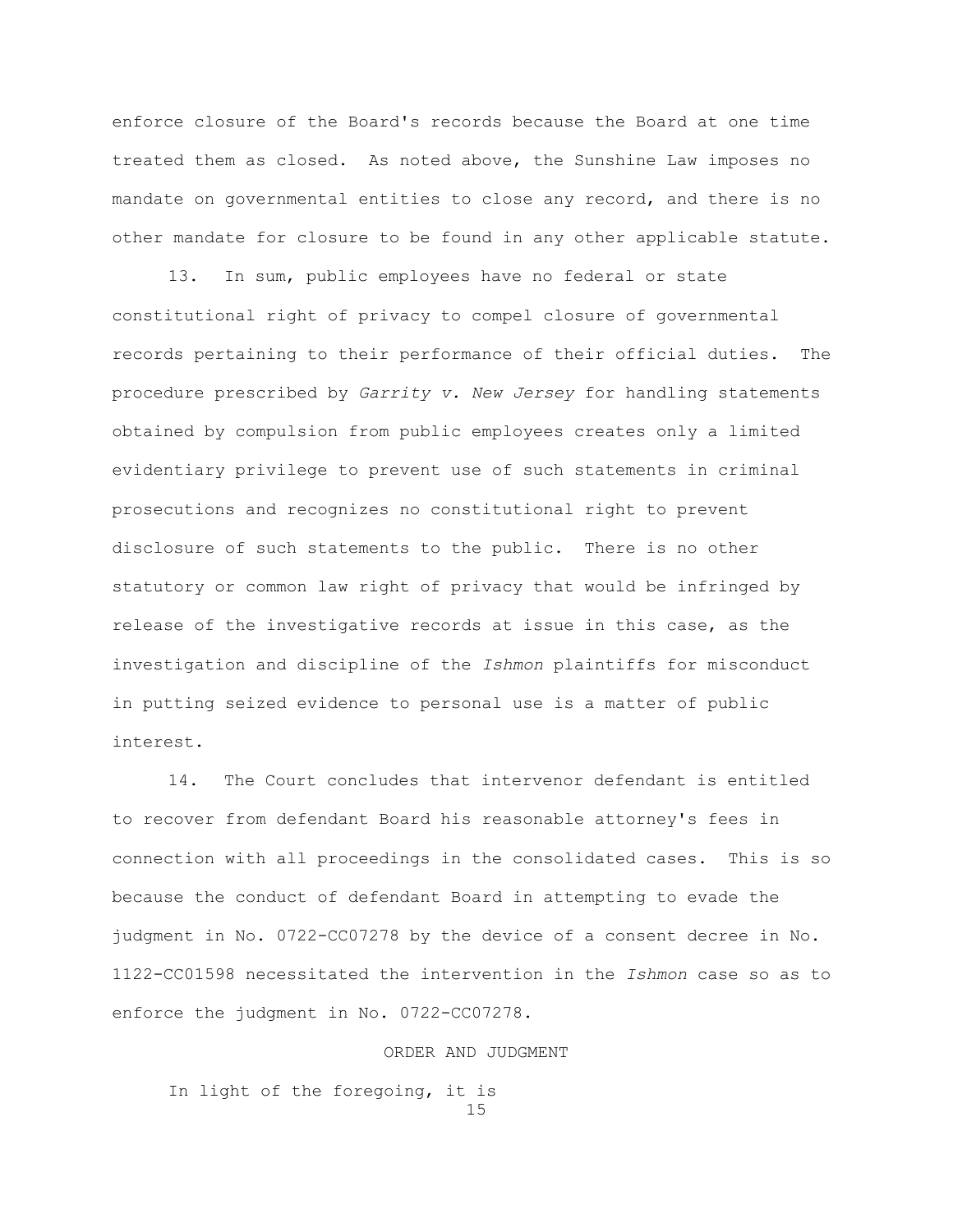ORDERED, ADJUDGED AND DECREED that the claims of plaintiffs Deeba, Disterhaupt, Edmond, Ehnes, Kuntz and Spiess be and the same are hereby dismissed with prejudice and the stay heretofore entered with regard to disclosure of employment records of said plaintiffs is dissolved and Exhibits 4, 5, 6, 7, 11, 19, 24, 25, 35, 36, 37, 44, and 55 are unsealed and are made part of the public record; and it is

FURTHER ORDERED, ADJUDGED AND DECREED that intervenor defendant have judgment against the *Ishmon* plaintiffs (Wendell Ishmon, Thomas Kranz, Phillip Menendez, Joseph Somogye, [NAMES OMITTED]) on the claims alleged in the petition in No. 1122-CC01598, and it is declared that said *Ishmon* plaintiffs have no legally cognizable right to privacy which precludes release of the records of defendant Board of Police Commissioners pertaining to the investigation and discipline of said plaintiffs for misconduct in the handling of evidence seized incident to ticket scalping arrests, arising at the time of the baseball World Series in the City of St. Louis in 2006; and it is

FURTHER ORDERED that costs attributable to No. 1122-CC01598 are taxed against the plaintiffs therein; and that intervenor defendant shall have and recover his reasonable attorney's fees in these consolidated actions from defendant Board of Police Commissioners of the City of St. Louis; intervenor defendant shall file a statement of such fees within 20 days of the date hereof; defendant Board shall respond within 15 days thereafter; and it is

16 FURTHER ORDERED that, in accordance with the mandate of the Court of Appeals, enforcement of the judgment herein is stayed pending the filing and disposition of any notice of appeal, except with regard to